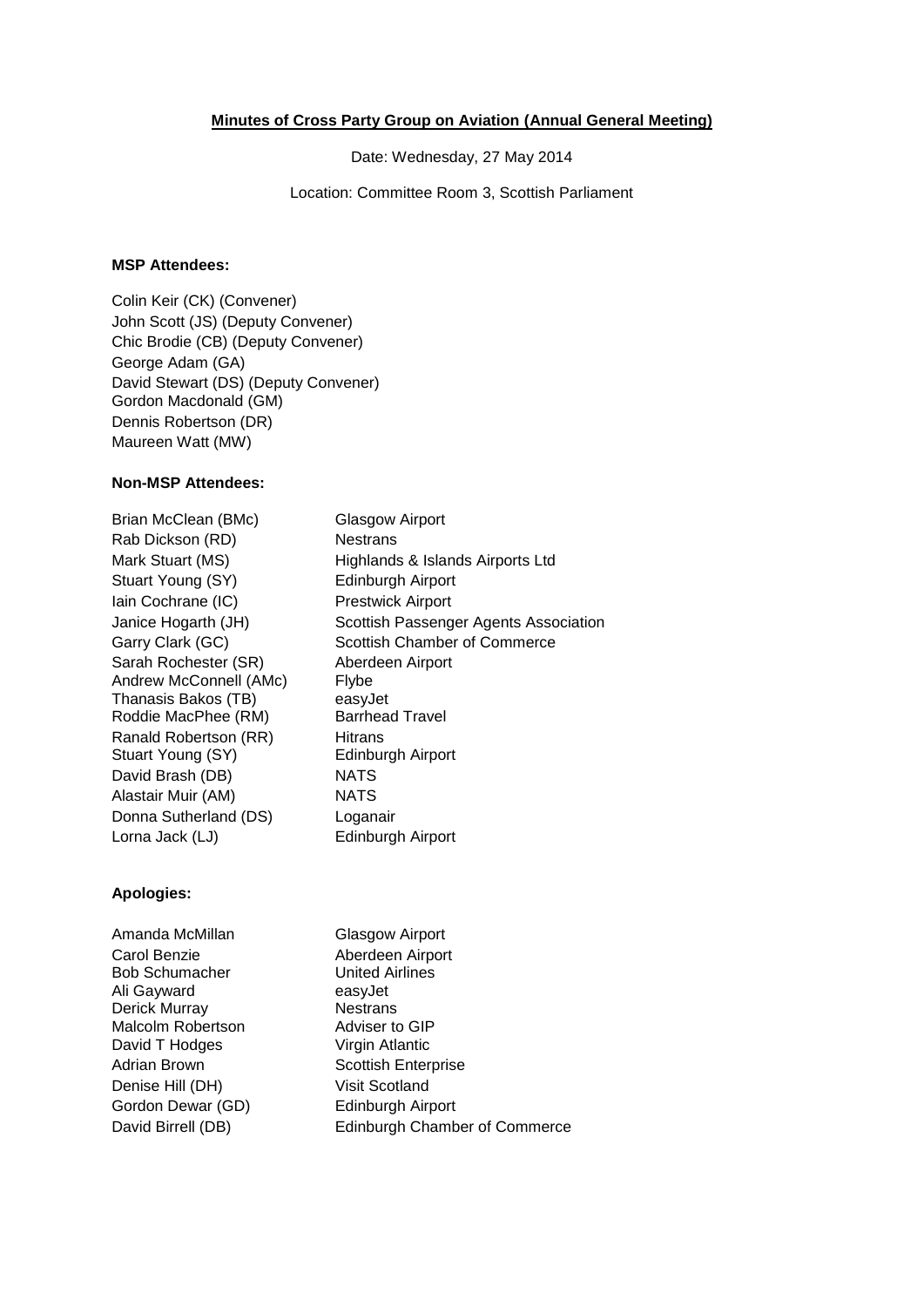| Description                                                                                                                                                                                                                                                                                                                                                                                                                                                                                                                                                                                                                                                                                                                                         | Action                                                                                                                                                                                                                                                                                                                                                                                                                                                                                                                                                                                                                                                                                                                                |
|-----------------------------------------------------------------------------------------------------------------------------------------------------------------------------------------------------------------------------------------------------------------------------------------------------------------------------------------------------------------------------------------------------------------------------------------------------------------------------------------------------------------------------------------------------------------------------------------------------------------------------------------------------------------------------------------------------------------------------------------------------|---------------------------------------------------------------------------------------------------------------------------------------------------------------------------------------------------------------------------------------------------------------------------------------------------------------------------------------------------------------------------------------------------------------------------------------------------------------------------------------------------------------------------------------------------------------------------------------------------------------------------------------------------------------------------------------------------------------------------------------|
| <b>ITEM 1: Welcome and apologies</b>                                                                                                                                                                                                                                                                                                                                                                                                                                                                                                                                                                                                                                                                                                                |                                                                                                                                                                                                                                                                                                                                                                                                                                                                                                                                                                                                                                                                                                                                       |
| <b>ITEM 2: AGM appointment of convenor,</b><br>deputy convenor and secretary<br>Colin Keir MSP voted as Convener<br>John Scott MSP, David Stewart MSP,<br>Chic Brodie voted as Deputy Conveners<br>Lorna Jack to stand down as Secretary.<br>Stuart Young appointed as new<br>Secretary                                                                                                                                                                                                                                                                                                                                                                                                                                                             | <b>AGREED by Cross Party Group</b>                                                                                                                                                                                                                                                                                                                                                                                                                                                                                                                                                                                                                                                                                                    |
| <b>ITEM 3: Minutes of last meeting 26 February</b><br>2014<br><b>ITEM 2: Convenor has written to</b><br>Convenor of Westminster APG on<br>Aviation, Brian Donohoe inviting him to<br>attend a meeting of the CPG. After<br>reconsideration Mr Donohoe has<br>accepted the invitation to attend the CPG<br>meeting in the October. He will address<br>the group and answer any questions.<br>ITEM 6: Report from JH and RMac on<br>insurance issues surrounding the £1 levy<br>on passengers and the pitfalls related to<br>buying insurance on the open market<br>deferred to October meeting                                                                                                                                                       | <b>AGREED by Cross Party Group</b>                                                                                                                                                                                                                                                                                                                                                                                                                                                                                                                                                                                                                                                                                                    |
| <b>ITEM 4: Matters arising</b>                                                                                                                                                                                                                                                                                                                                                                                                                                                                                                                                                                                                                                                                                                                      | <b>None</b>                                                                                                                                                                                                                                                                                                                                                                                                                                                                                                                                                                                                                                                                                                                           |
| <b>ITEM 5 &amp; 6: Assistance for passengers with</b><br>disabilities<br>All airport passengers with restricted<br>mobility (PRM) assistance is provided in<br>association with third parties. Scottish<br>assistance generally good and airports<br>take collaborative approach with<br>providers and local charities and<br>disabilities groups<br>easyJet gave brief overview of best<br>practice guidelines<br>ABTA heavily involved in providing<br>guidance and checklist to passengers<br>before travel. Promote awareness that<br>assistance must be pre-booked<br>PRM assistance should include airport<br>facilities and not just embarking the<br>aircraft.<br>When PRM services fail airports and<br>airlines must respond effectively. | Airports and airlines will write a briefing note<br>on passengers with disabilities.<br>Convenor will email other airline members<br>asking for their contributions.<br>SR has collated a report summarising<br>Scottish Airports' best practice guidelines on<br>assisting passengers with disabilities.<br>All airlines to send good practice guidelines<br>and details of any specific training given to<br>staff to recognise rarer/ less visible<br>disabilities to Convenor for collation.<br>Briefing note will be discussed at the October<br>meeting before being circulated to disability<br>groups.<br>Note will form the basis of a second members<br>debate highlighting steps that have been<br>made to address issues. |